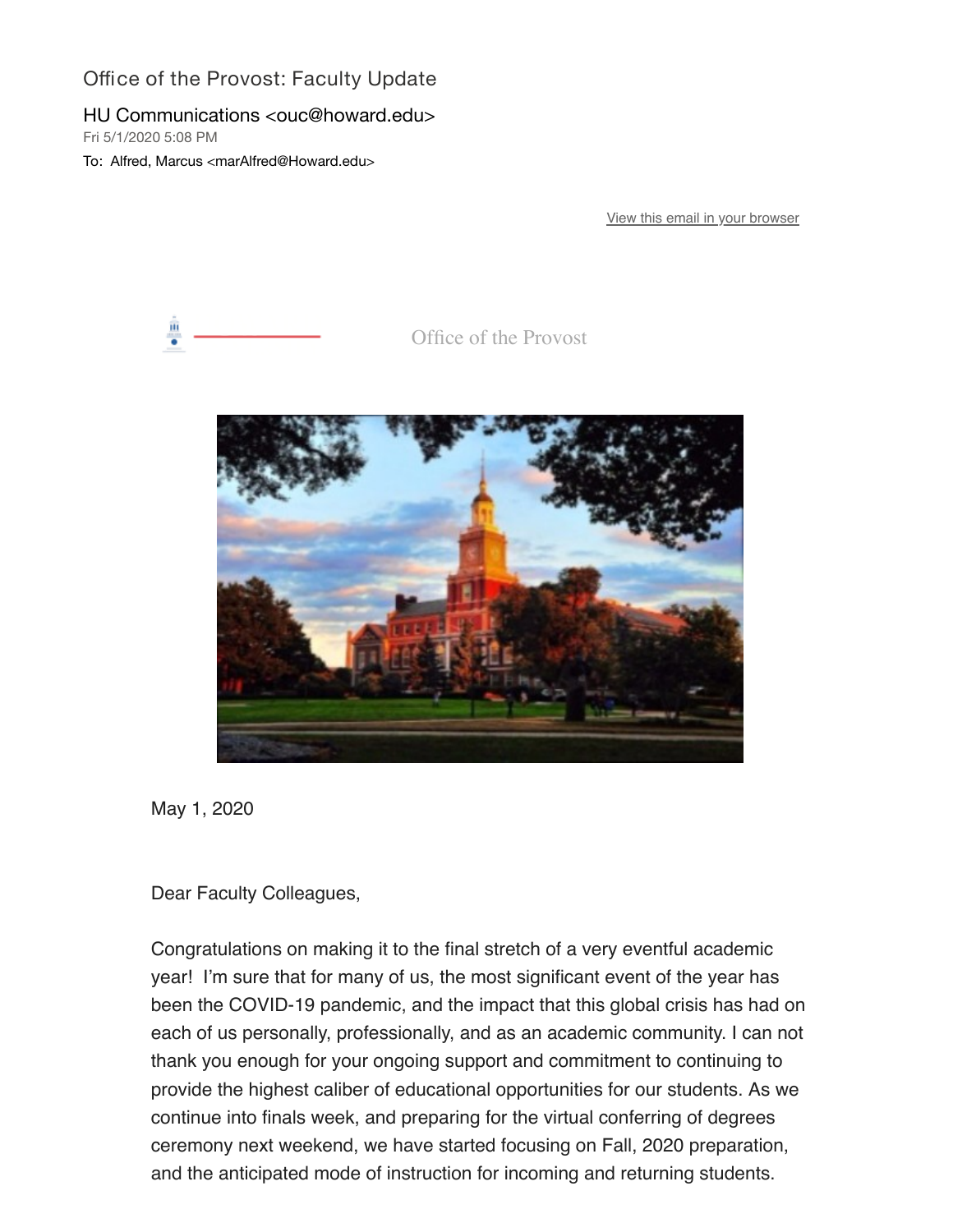Despite the impact of COVID-19, we have already received over 2,000 seat deposits for the FTIC (First Time in College) Freshman Class of 2024. We have also had a robust response regarding registration for returning students. We realize that while these numbers look encouraging at the moment, continued stress on the economy and workforce may likely impact our final enrollment. Significant thought and deliberation has already gone into what the Fall, 2020 semester will look like, and how we will provide quality instruction to our students.

Earlier this week, President Frederick shared a number of updates including planning for the Fall 2020 semester. I provide the following excerpt from this communication;

"We are planning for a best-case scenario that includes a campus re-open and face-to-face instruction in the Fall 2020 semester. In the event District officials do not relax or end social distancing policies, we will adjust and update the campus community accordingly. To facilitate the planning of this return to inperson instruction, I've asked Florence Prioleau, University Secretary and General Counsel, Dr. Hugh E. Mighty, Vice President of Clinical Affairs, Dr. Anthony Wutoh, Provost, and Dr. Tashni-Ann Dubroy, Executive Vice President and Chief Operating Officer, to spearhead a committee that will provide relevant recommendations and guidelines. The committee will also include representatives from the staff, student body, faculty, and local officials and assess the many complex issues involved, including testing requirements, social distancing, athletics, sanitation of the campus, housing assignments, the protection of high-risk individuals, and much more. The most essential ingredient for our combined success will be patience. The prediction of a second wave of infections in the Fall demand that we build flexibility into our plans."

We are particularly sensitive to these critical decisions given the disparate impact that COVID-19 has had in the African American community. The health and safety of our faculty, staff and students will be the paramount consideration. I have solicited the Faculty Senate to provide representatives to participate in our Fall 2020 preparation committee. Additionally, if you would like to volunteer yourself, please forward your name and indication of your interest to me via email at [awutoh@howard.edu](mailto:awutoh@howard.edu).

I look forward to seeing many of you, at least virtually, during the virtual conferring of degrees ceremony next week, as well as the various school and